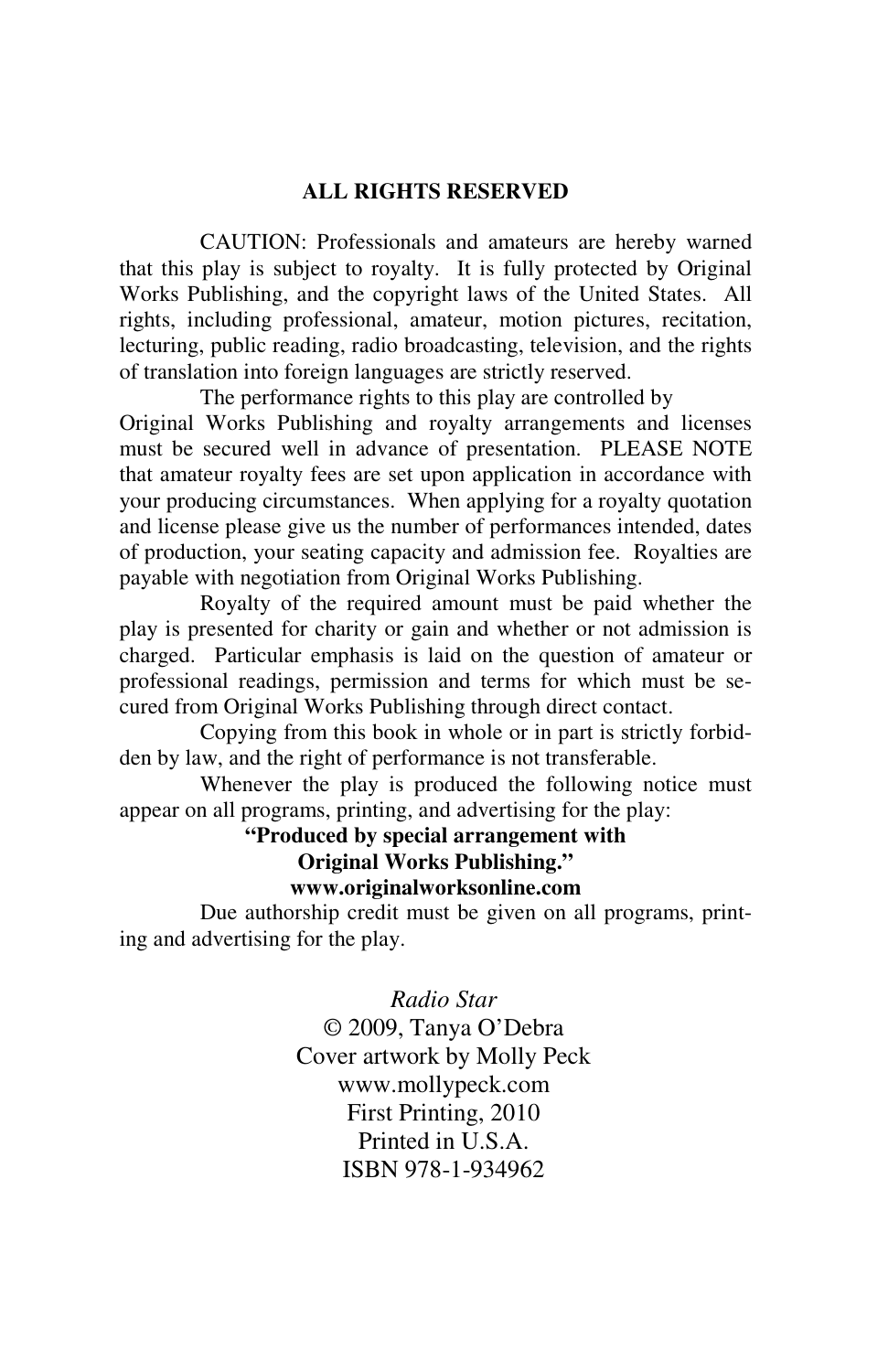# *Also Available From Original Works Publishing*

# **Great Western Wanderlust by Eric Eberwein**

7-9 Actors Play 9 Roles

*Synopsis:* A bored Midwestern couple boards a cross-country train for an impulsive romantic getaway into the American West ... but no matter how far they go, they can't seem to get away from the fantasies, fetishes and doubts below the surface of their marriage. *Great Western Wanderlust* comically chronicles the St. Louis-to-Los Angeles adventure of Greg and Kristi, two thirtysomethings hiding their true wants and needs beneath their stolid Midwestern upbringing. As their escape from suburbia turns into a vacation from hell, their trip west also changes their relationship – they feel the pull of freedom and adventure, and the classic American impulse to find their true selves on the open road.

# **Nine Months: Inside Out nine related short plays for each month of pregnancy by S.W. Senek**

2 Males, 2 Females

*Synopsis:* Bob and Lisa are having a baby and their lives will change forever. This circular play is a month-by-month guide made up of nine scenes, revolving around one couple, exploring different points of view on how the birth of one baby can affect so many lives.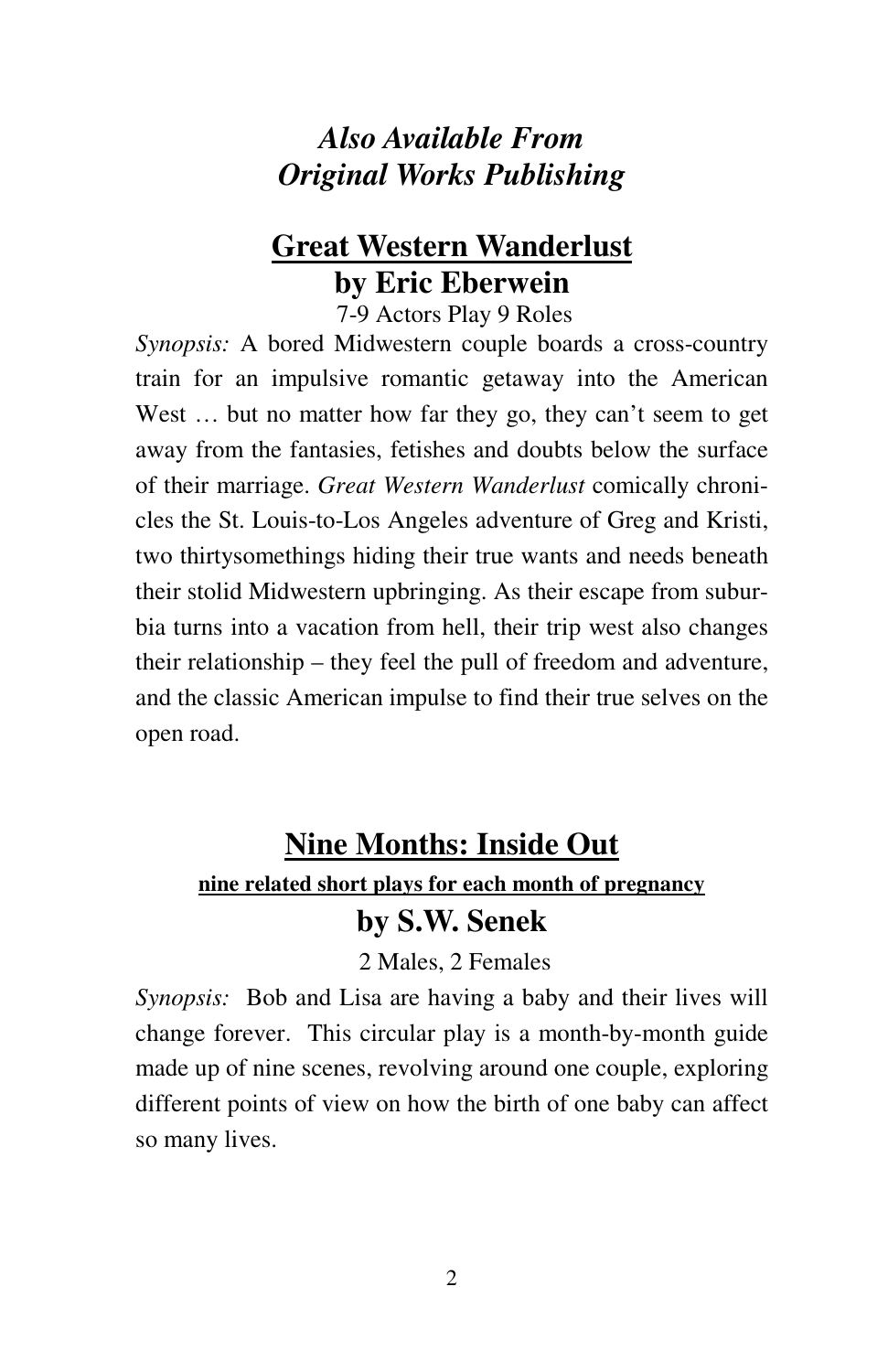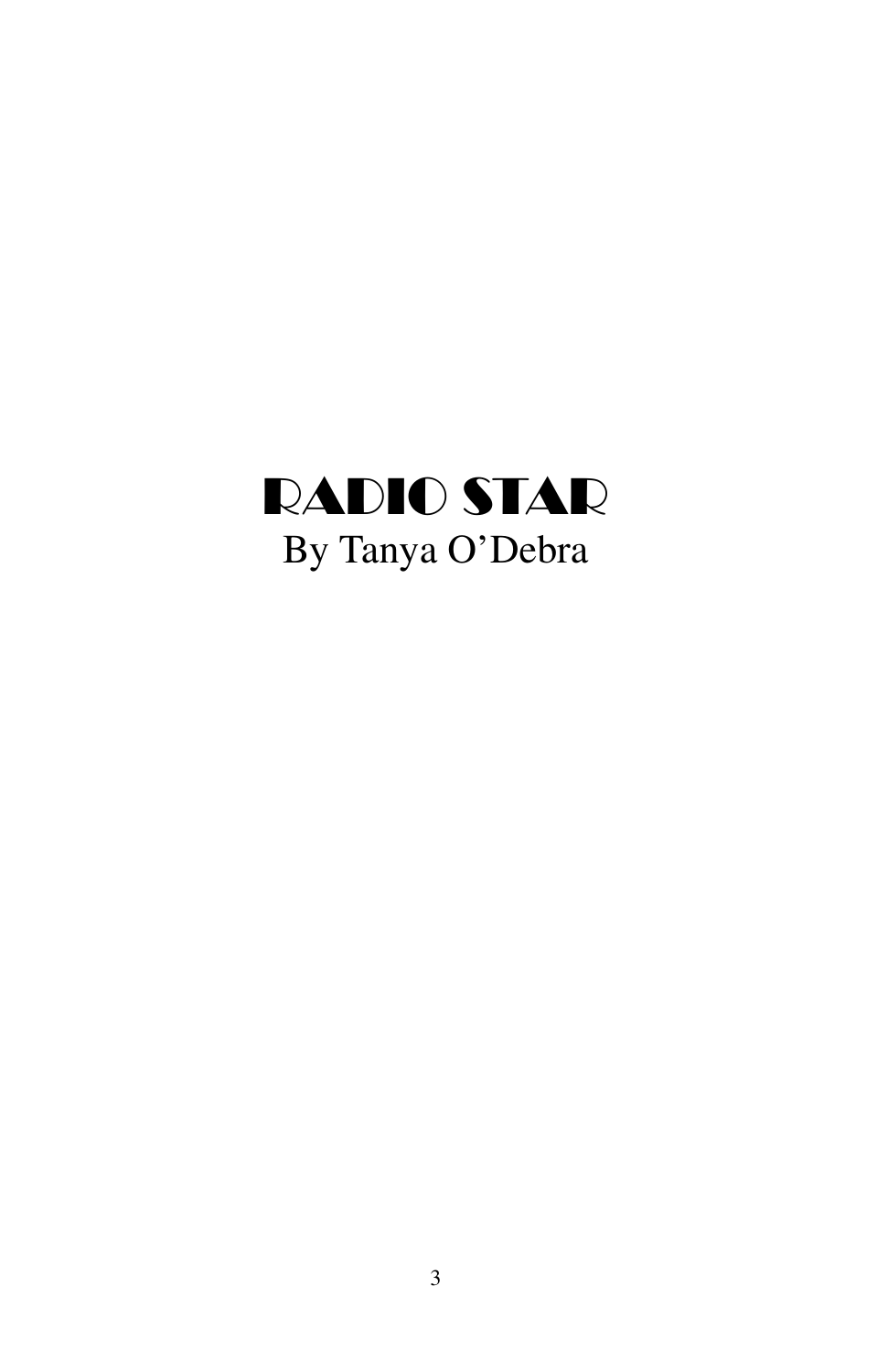# *Special Thanks:*

Andrew Mauriello, Molly Peck, The Ritchie Family (especially Mom and Nana), Peter James Cook, Erez Ziv and Heidi Grumelot at the Horse Trade Theater Group, Dora Peterson, Corinna Mantlo, Alex Brook Lynn, Reggie Watts, the New York Innovative Theatre Awards, Jerry Hoyt, David Doherty, Richard Kenneally, Jason Aaron Goldberg, and J. Lincoln Hallowell, Jr.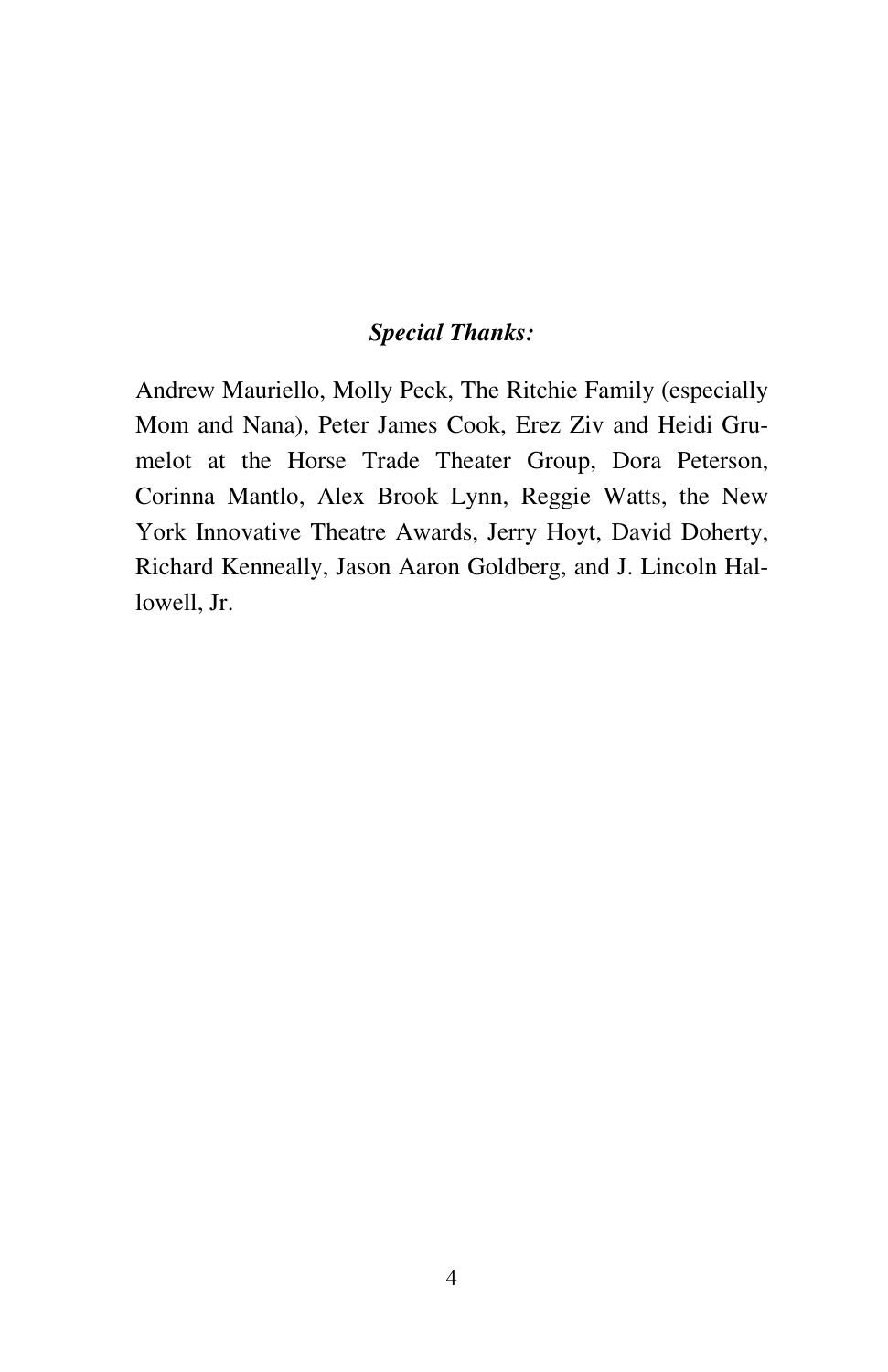## *A Note on Sound Cues and Music*

Andrew Mauriello wrote amazing original music and lyrics for the play, and the rights to the recordings can be arranged by contacting him at **ajmauriello@gmail.com.** 

The tracks include "Theme From Radio Star", "Smoky New York Sax", "Scene Change Short", "Cliffhanger", "Iron Lung Cigarettes", "Quirky", "Del Heffernan's Hair Tonic for Men", and "Scene Change Resolves".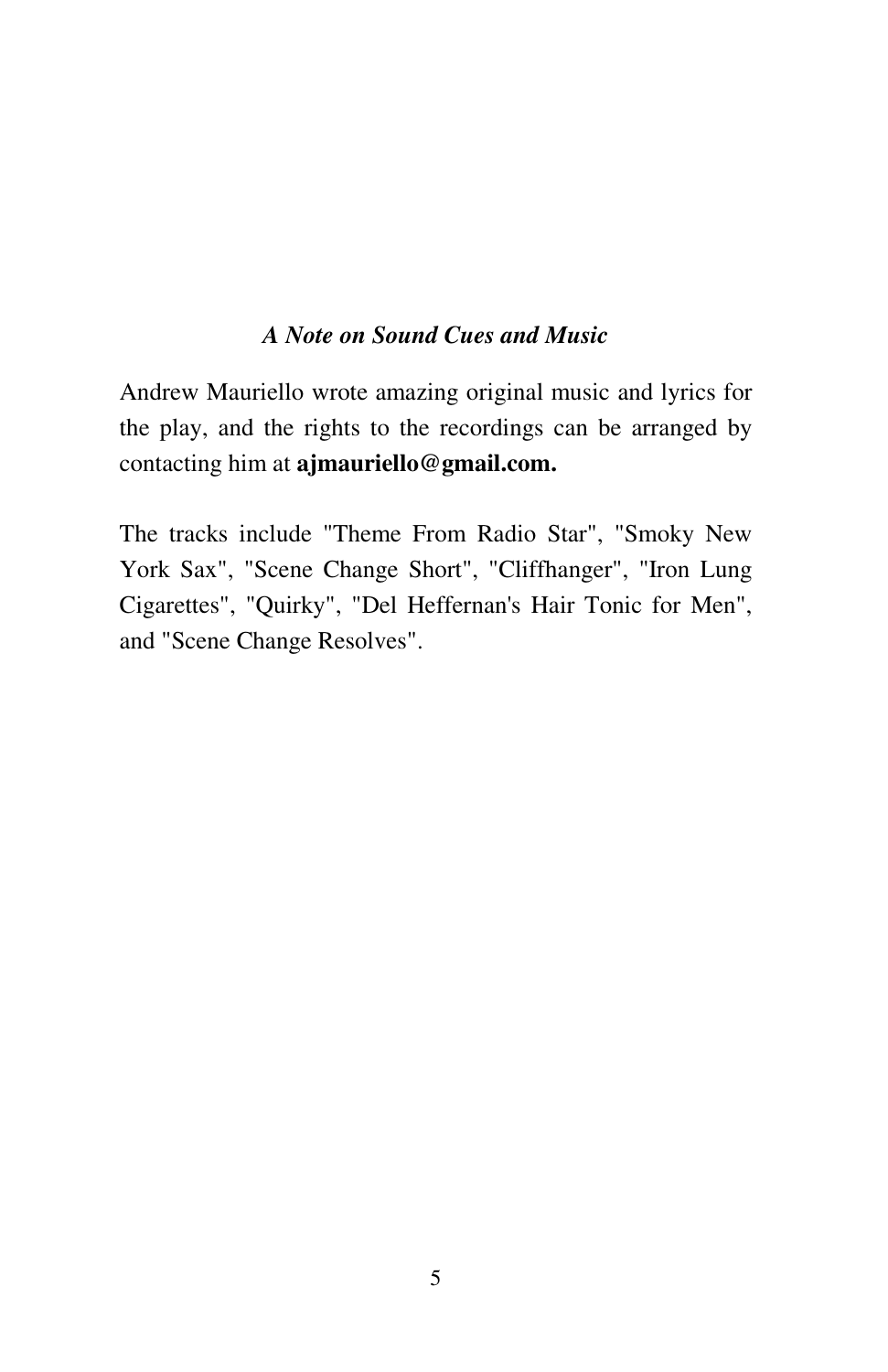RADIO STAR was originally produced at the Edinburgh Fringe Festival on Agust 29, 2009. It was directed by and starred the playwright.

RADIO STAR was first produced in the United States on January 7, 2010 at the Red Room in New York City. It was coproduced by the Horse Trade Theater Group. It was directed by Peter James Cook. The cast was as follows:

| Nick McKittrick/Fanny LaRue/       |
|------------------------------------|
| Commissioner O'Hamish/Wally        |
| Donkendilder/Lucifer Murdore/Betty |
| Buttons/Rosie/Woman/Host           |
|                                    |

J. Lincoln Hallowell, Jr.:

Soundman/Foley Artist/Announcer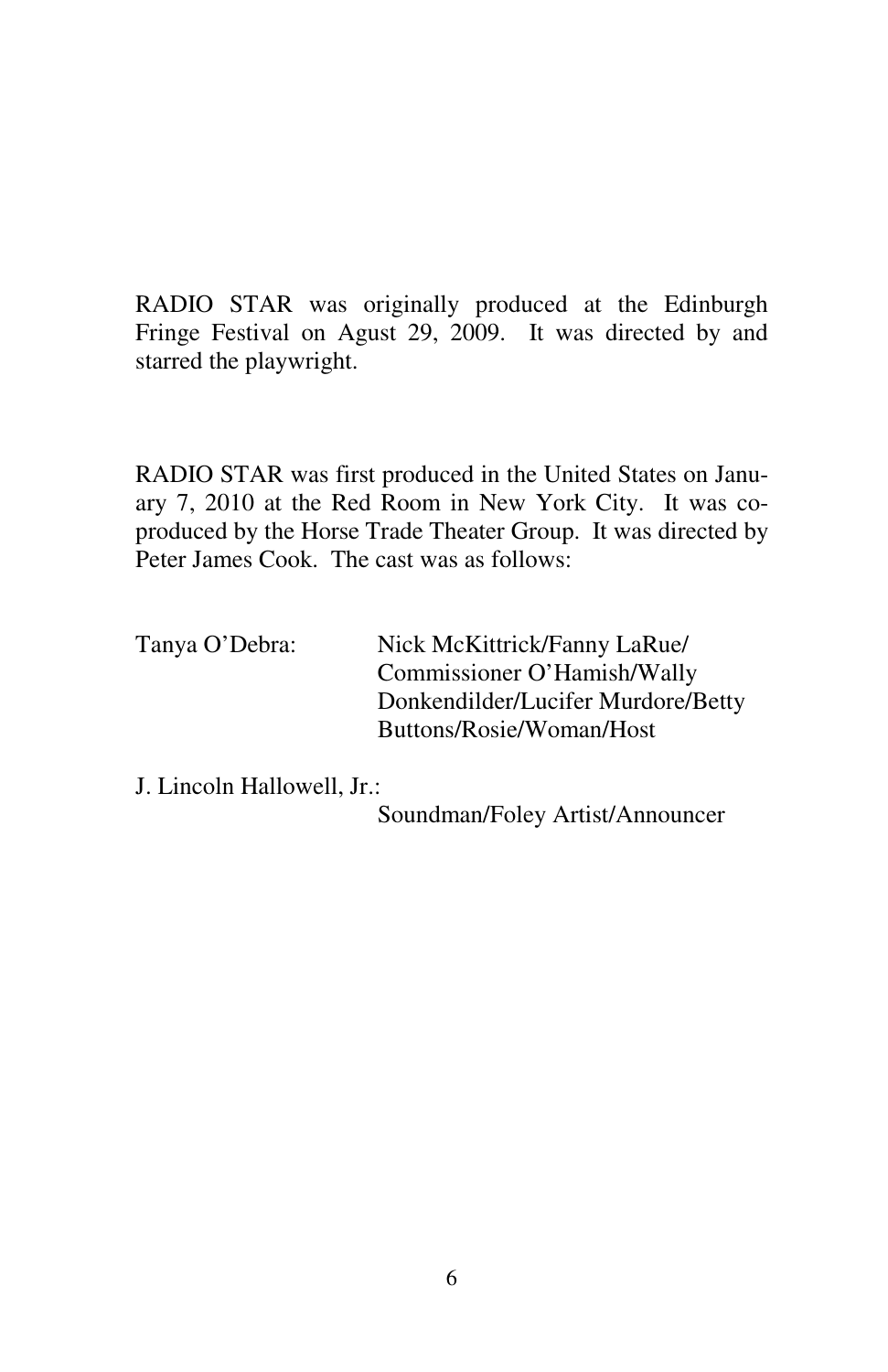# **Cast of Characters:**

Nick McKittrick - a hard-boiled detective Fanny LaRue - femme fatale Commissioner O'Hamish - Irish cop Wally Donkendilder - dopey inventor Lucifer Murdore - Fanny's creepy manservant Betty Buttons - secretary of the murder victim Stu LaRue Rosie - Nick's secretary Soundman/Announcer - Foley artist Woman - commercial sponsor Host - snooty British Maitre d'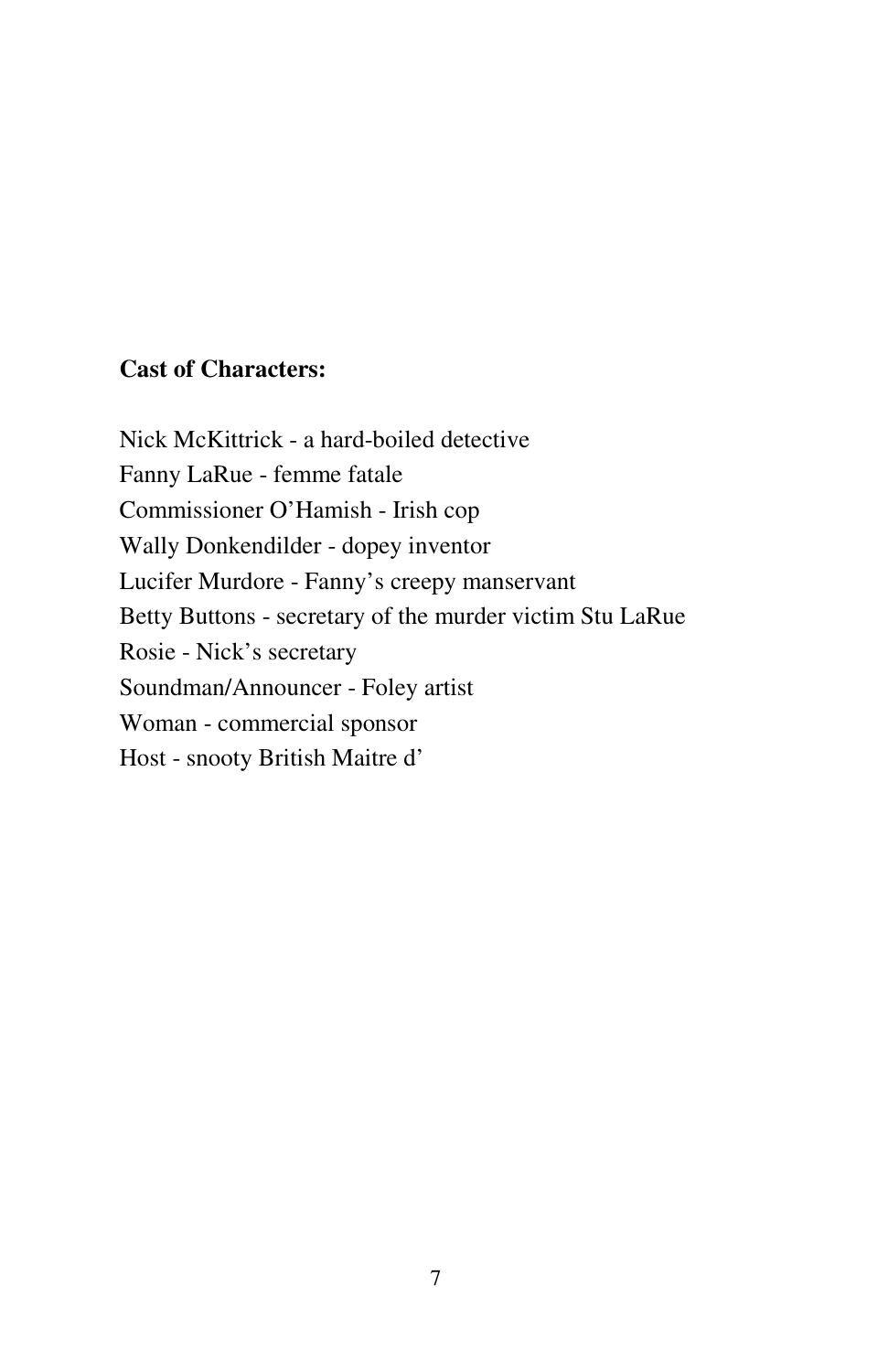# RADIO STAR

# **ACT ONE**

## **SCENE ONE**

## *SOUND CUE - THEME FROM RADIO STAR*

*Male announcer speaks with the delivery of a circus barker.* 

## **ANNOUNCER**

From high atop the building next to the Empire State building, we welcome to the Iron Lung Cigarette Mystery Hour. Don't let your life be ruined forever by anti-social behavior! Iron Lung Cigarettes guarantee instant popularity and success! Also nature's cure for distressing penile curvature! Stay tuned for 'The Adventures of Nick McKittrick, Private Dick' Episode 696, The Case of the Long Distance Lover.

#### **SCENE TWO**

### *SOUND CUE - SMOKY NEW YORK SAX*

*NICK MCKITTRICK sits in his New York Office. He has the gravel-y voice of a hard-boiled detective.* 

## NICK

New York City. Hell of a town. One minute you're on top of the world, smoking Cubans at El Morocco with a doll on each arm, the next minute you're waking up in a bathtub full of ice and your kidneys have left you for another man. With action like that, there are plenty of places where people want to stick their noses, but they just don't know how. That's where I come in. Nick McKittrick. Private Dick. Twenty-five bucks a day, and I'll stick my nose into anything from the deepest crack to the tightest crevice to sniff out your hidden booty.

*SOUND CUE - BUZZER*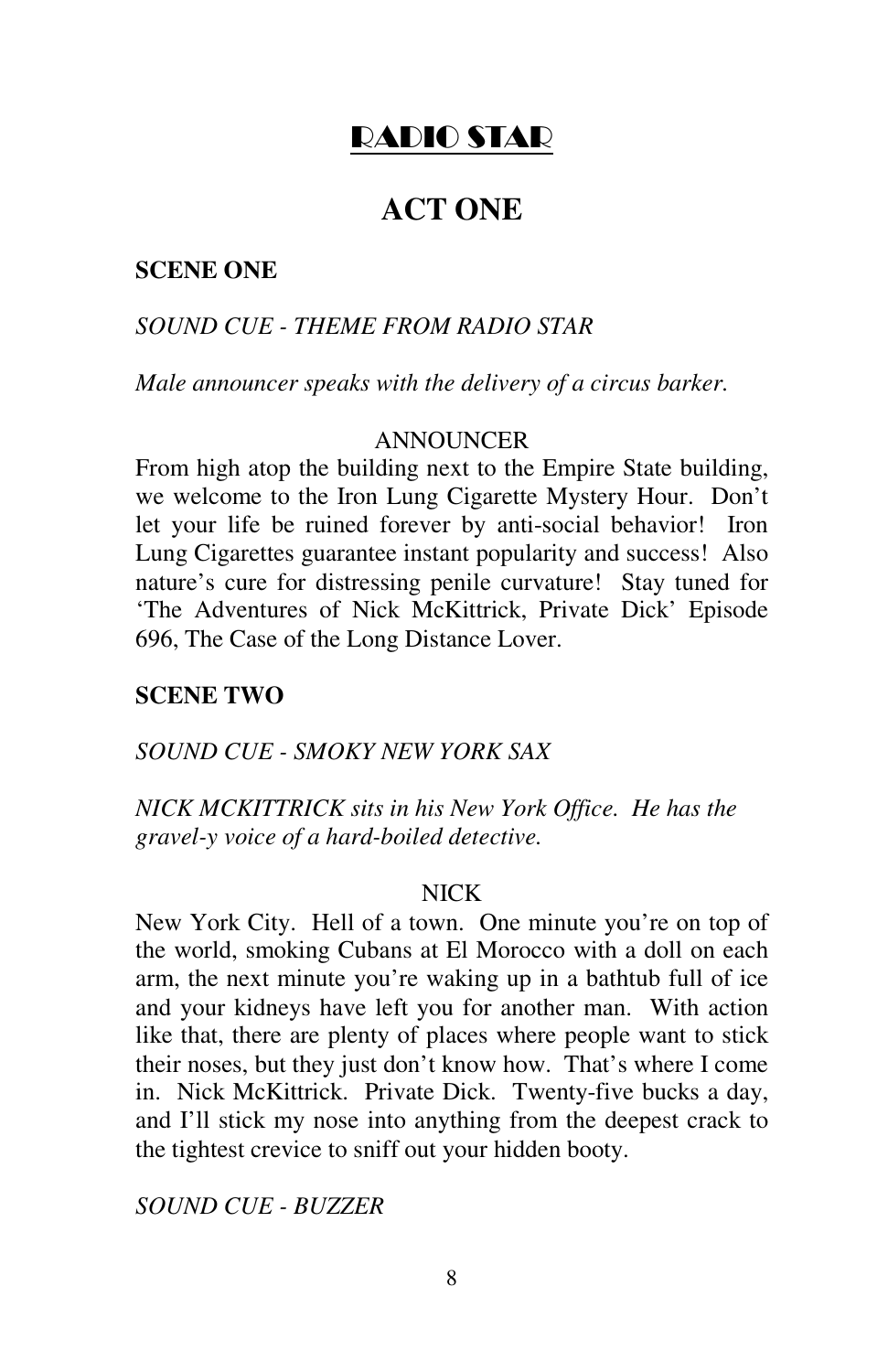*Nick's secretary, ROSIE, announces a visitor. Rosie sounds like a New Yorker who has been smoking since birth.*

#### ROSIE

Mr. McKittrick, a Mrs. Fanny LaRue is here to see you.

#### NICK

Thank you, Rosie. Send her in.

#### ROSIE

Sure thing, Mr. McKittrick.

*DOOR OPENS.* 

*FANNY LARUE enters. Fanny has a soft, sweet voice with a classic 1940's delivery.* 

## FANNY

Ahem.

*SOUND CUE - SMOKY SAX* 

#### NICK

(*whistles*)

What a doll baby. A man could feast forever on a pair of drumsticks like those. A tasty morsel indeed.

#### FANNY

Excuse me, detective, but I'm also in this room. I can hear 100 percent of the words you're saying.

#### NICK

No you can't. That's what we call an "internal monologue".

## FANNY

It's only internal if you don't actually say the words. You're speaking plain as day. Now it's just a regular monologue.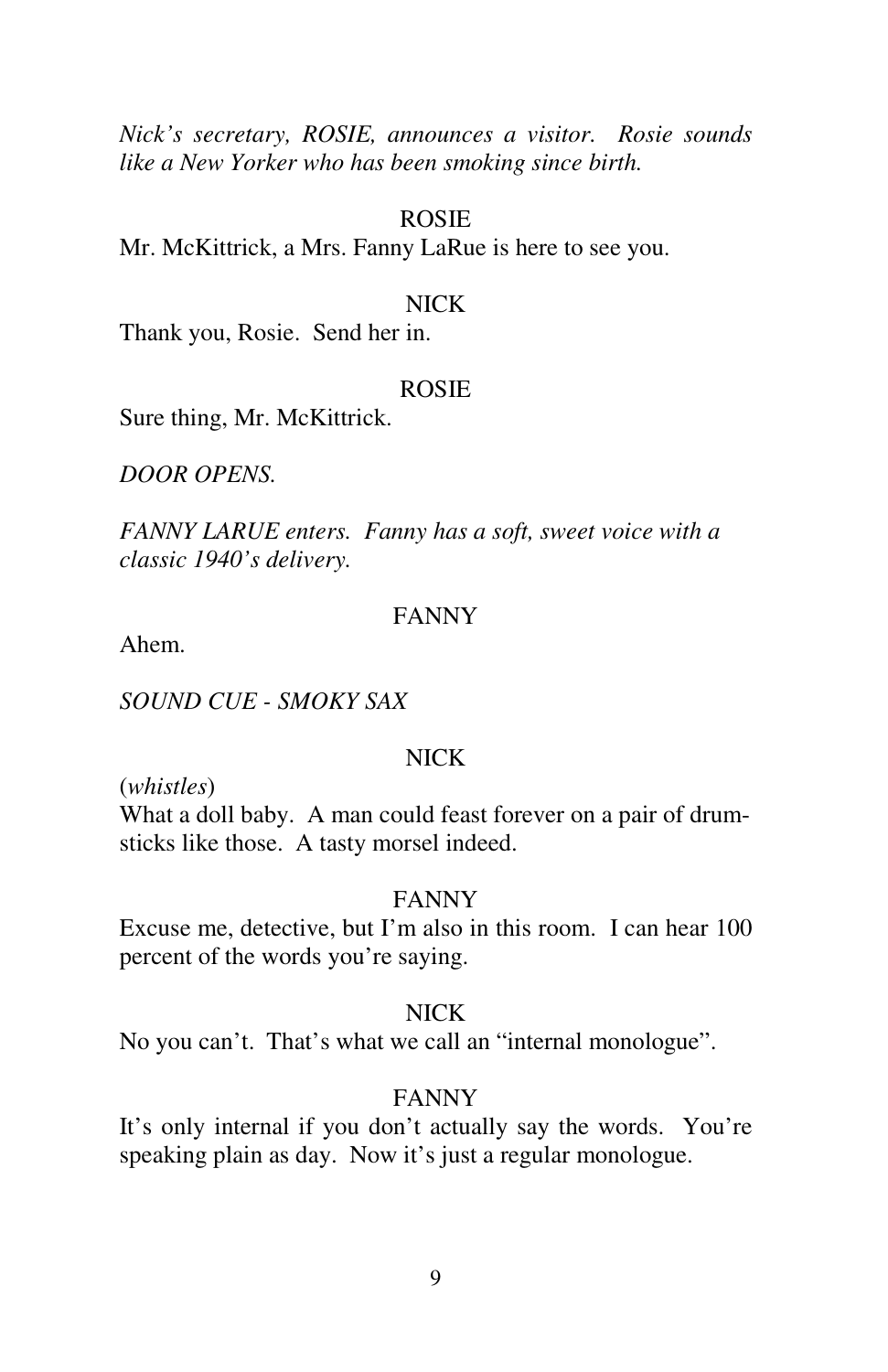## NICK

By gum, you're right. I do apologize. Now what brings you to my office? If you're having trouble finding a date, this'll be the easiest case I ever cracked.

## FANNY

That's just it. I don't think I'll ever have a date ever again. You see, my husband... *(Cries)* He's been murdered!

## *SOUND CUE - SCENE CHANGE CLIFFHANGER*

## **SCENE THREE**

#### NICK

A regular morning at the office for me is unlike what the average Joe deals with at work. You see, Joe hangs his hat and coat, takes a seat at his desk, opens up his typewriter and looks at Facebook all day while pretending to work. Not me. Not this Joe. This Joe deals with the stuff of newspapers stories, the gruesome underbelly of humanity. When this Joe looks his employer in the eyes, he sees a grieving mother, a jealous lover, a frightened husband. And when my employer looks to me for answers, the question is always the same. "Why has my loved one been taken from me?" And when Fanny LaRue walked into my office freshly widowed, I knew it was that question she came to have answered once and for all.

#### FANNY

When you're finished waxing poetic, I'd like to get down to business.

## NICK

That was out loud, wasn't it.

## FANNY

Plain as the nose on my face.

# NICK

Well, I wouldn't call that nose plain, sweetheart. You have the nose of an angel. Or a really exotic prostitute.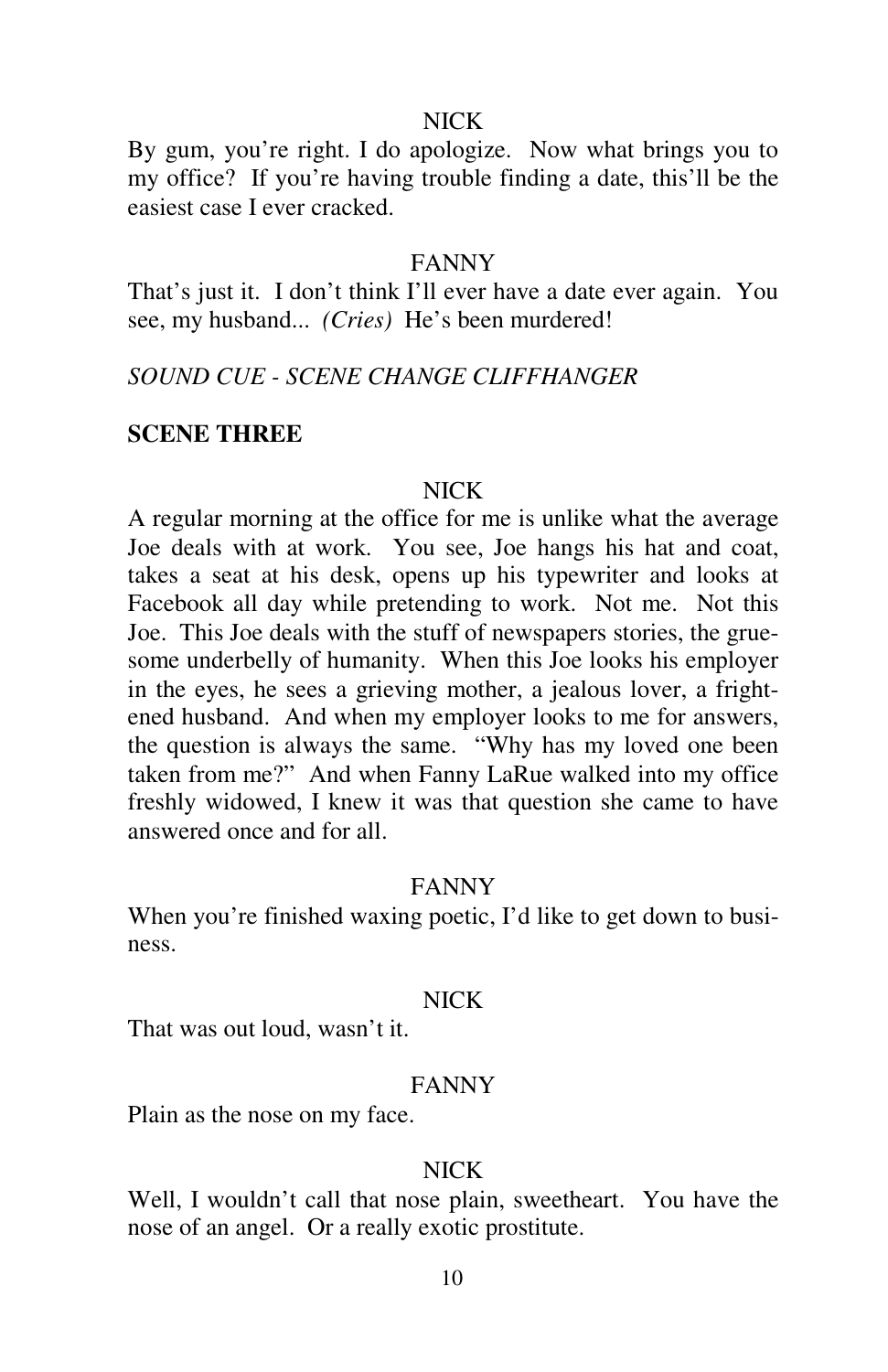## FANNY

If you please, I'm not paying you to undress my nose with your eyes. Now, I'd like to know who killed my husband.

#### NICK

Quite right. Care for an Iron Lung cigarette?

## FANNY

No thanks. I don't smoke.

*LIGHTING MATCH SANDPAPER* 

*PUFFING* 

## NICK

This husband of yours, how do you know he was murdered?

### FANNY

The police say it's extremely difficult to strangle oneself with a telephone cord.

## NICK

Strangled with a phone cord, eh? That cat dialed a wrong number. Murder is no way to operate. I guess he probably needed to make a call pretty bad. I'll get that creep on the line. He better get used to calling long distance.

#### FANNY

Are you through?

#### NICK

I don't know. When I'm through with him, the only ringing he'll hear is the sound of keys on the jailer's belt. His digits-… Yeah, that's going nowhere.

## FANNY

All right, then.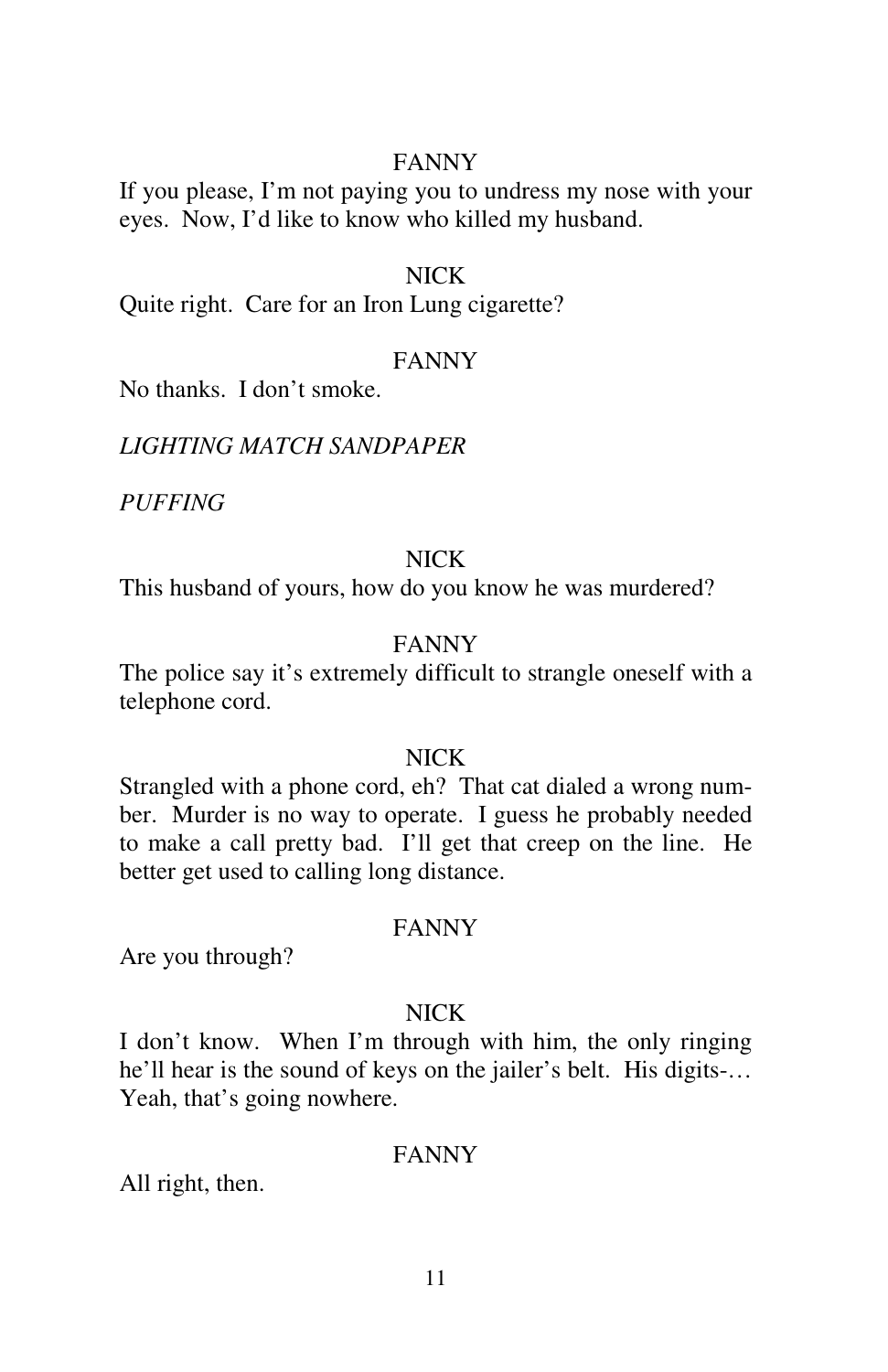## NICK

Sorry. Where did you say this crime scene was painted?

#### FANNY

At his office. He is - was - an inventor for Whatchamagadget International. He invented the Snuggie. You know, the blanket with sleeves.

## NICK

Ah yes, the Snuggie. Genius idea. Blankets really do slip and slide all over the place. I mean, are they lubricated or something? Am I right?

### FANNY

And you can't do anything with your hands when they're under a blanket. It's just like wearing handcuffs. Uh-oh, I hear the phone ringing. I'd answer it, but I'm wearing a blanket. Ugh, my house is on fire. I'd try to escape if I weren't trapped beneath this sleeveless blanket. No more. The Snuggie is the single greatest invention of the 20th century. Stu LaRue did so much more than revolutionize the personal warmth industry. Stu LaRue freed us all from blanket slavery. He truly was our generation's Abraham Lincoln.

#### NICK

That is obvious. Well, Mrs. LaRue, I better get started.

#### FANNY

Thank you, Mr. McKittrick.

#### NICK

Listen, if you ever need a shoulder to cry on, or if you're just looking for an absolutely meaningless fuck-fest-

#### FANNY

That really is completely inappropriate. My husband just died. Like, yesterday.

## NICK

Too much?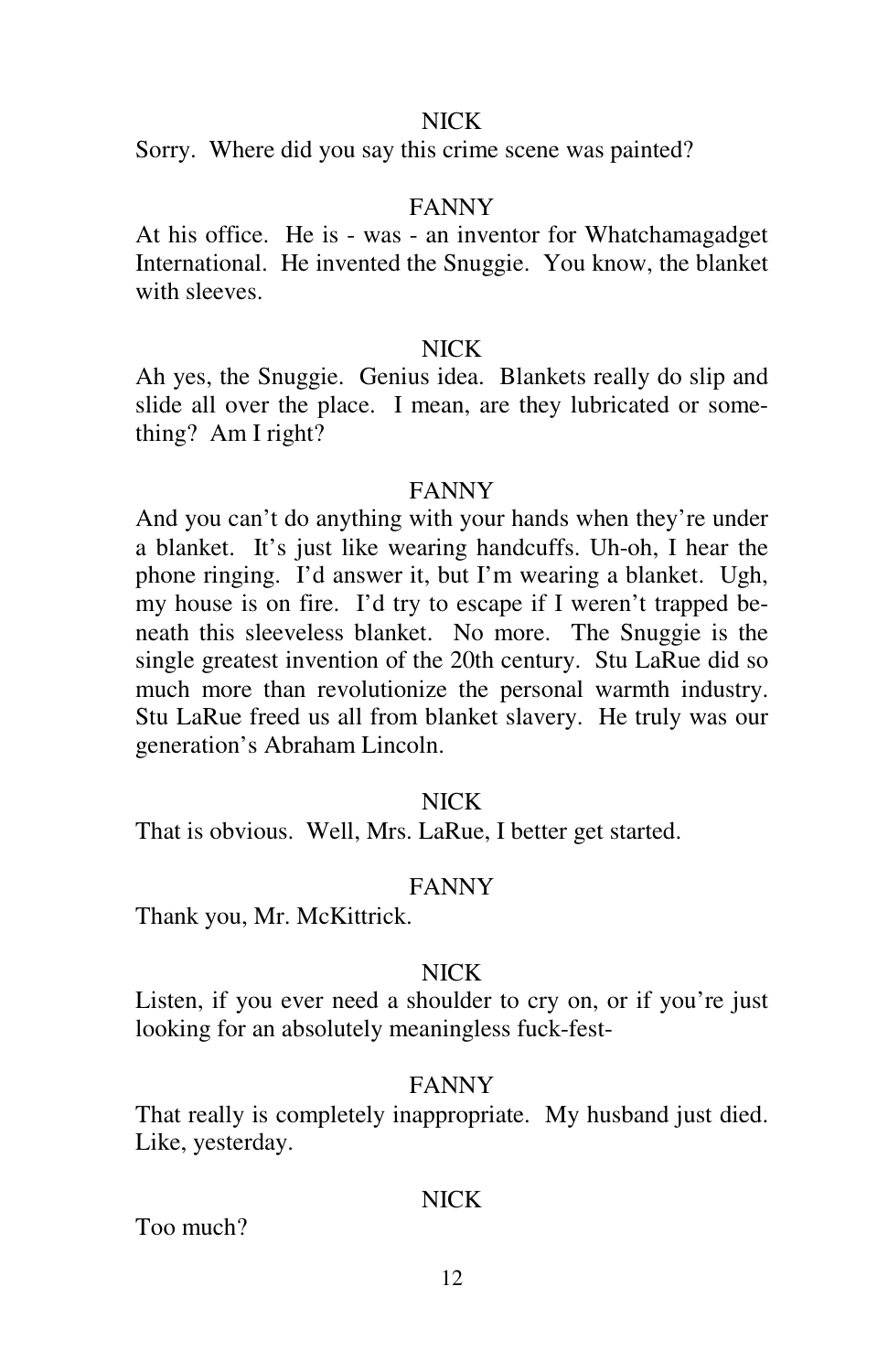#### FANNY

Call me if you find anything. Good day.

# *DOOR OPENS and CLOSES.*

## *HEELS CLACK DOWN THE HALL.*

# NICK

Dames. Can't live with them, can't rape them. Well, that's not entirely true. Next stop: Whatchamagadget International.

## **SCENE FOUR**

# *SOUND CUE - SCENE CHANGE CLIFFHANGER*

*Nick McKittrick is outside Stu LaRue's office at the scene of the crime. He is meets COMMISSIONER O'HAMISH, who speaks with an Irish accent.* 

## **COMMISSIONER**

Now fellas, make sure you seal off that room. Tight. Under no circumstances do I want any riffraff forcing their way in. If anyone gives you any guff, you take then from behind, nail them against the wall, and take them downtown.

#### NICK

Commissioner O'Hamish. To what do I owe the pleasure?

#### **COMMISSIONER**

Have you not heard, McKittrick? There's a new policy I've got to enforce. The "no dicks allowed" rule.

## NICK

Ah, come on Commissioner. You know I'm paid to poke around.

## **COMMISSIONER**

Can't do it. There's a pecking order that you can't penetrate. The police force will block the entrance with a protective barrier to shield it from dirty dicks like you.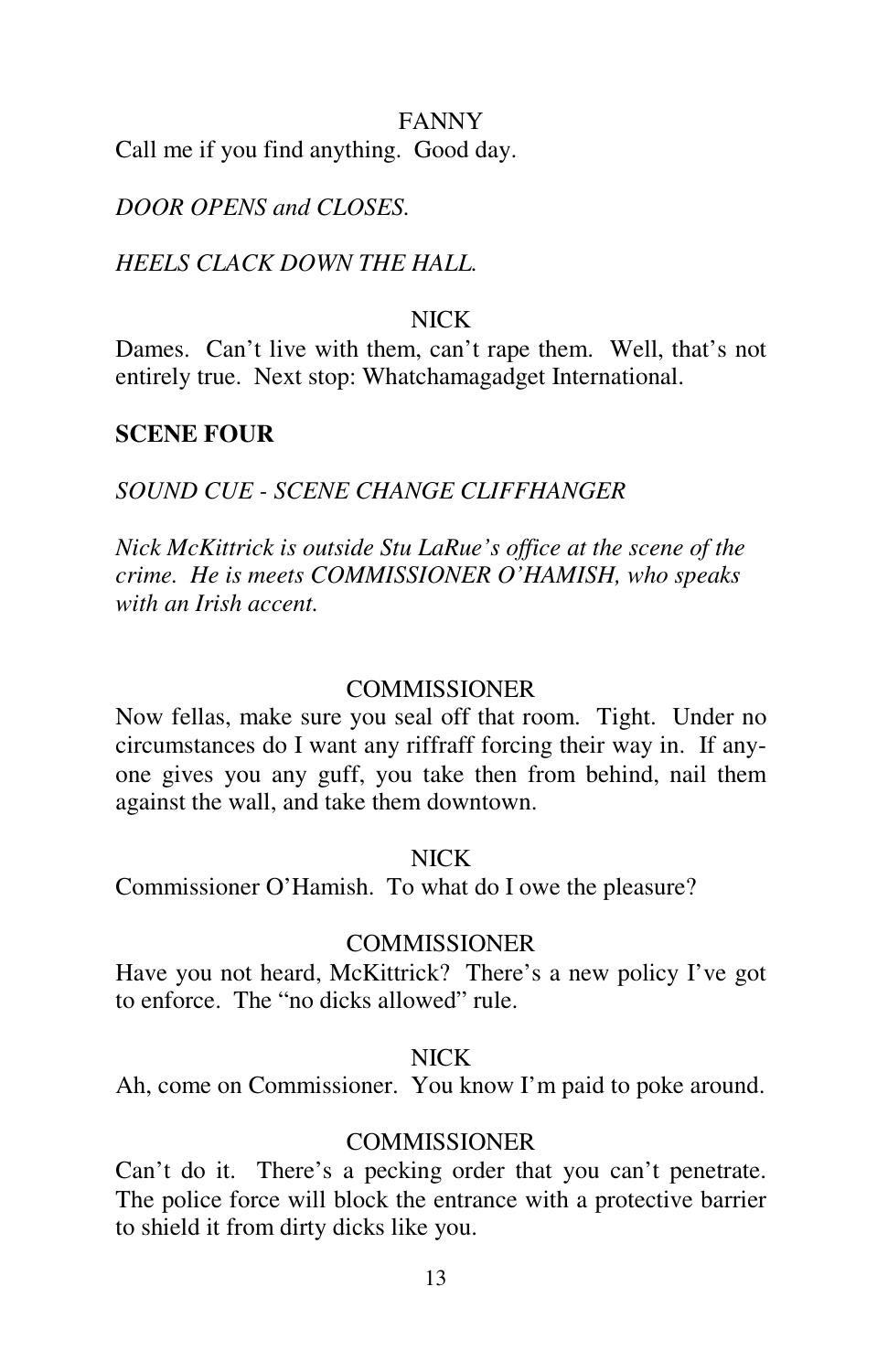## NICK

Come on, Commish, you know I nailed that case from last week for you. You owe me. Besides, I got a hot tip. Listen, nobody has to know.

#### **COMMISSIONER**

Well...

#### NICK

I'll finish before you even realize I started.

#### **COMMISSIONER**

Damn it, McKittrick, you can sweet-talk me into anything! All right, go on. But don't go begging for more. Just the tip! And use the back door.

#### NICK

Thanks, Commish. It'll be our little secret.

*DOOR OPENS and CLOSES. Nick is inside Stu's office.* 

## NICK

So this is what an inventor's office looks like. What a mess! Let's see what he's got in his desk. If I had a nickel for every time I got into a man's drawers...

## *RUMMAGING NOISES.*

#### NICK

Let's see... Goggles, magnifying glass, beakers, fog machine, curly tubes, hamster wheel- What's this? This drawer has a false bottom! Let's just pop that sucker right out.

*POP.* 

#### NICK

What do we have here? A vibrating butt plug and a ball gag? Definitely taking these... For evidence. Hmmm... A notebook with the plans for a blanket with sleeves. Why would he have to hide that? The Snuggie has already been patented. Better take this with me, too. I'll just close this up now.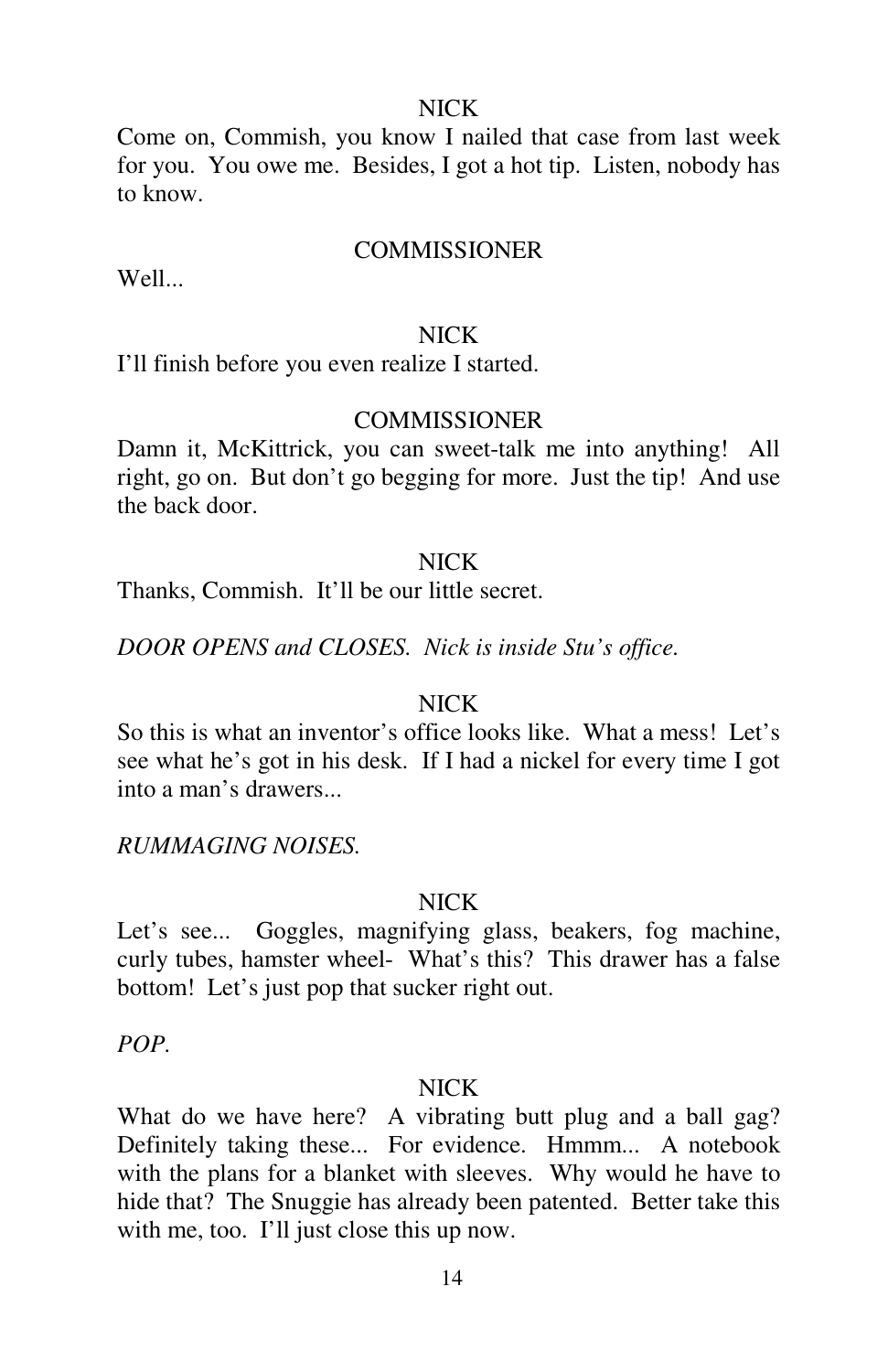*CLOSES DESK DRAWER.* 

# **NICK**

What else has he got lying around? This could be something. A cigarette butt with red lipstick on it. Then again, maybe Stu led a more interesting life than he let on. Well, I better pull out before the Commissioner blows the whistle on me.

*DOOR OPENS and CLOSES.* 

# NICK

Ugh.

*There's a giant CRASH (BODY DROP).* 

*SCENE CHANGE CLIFFHANGER* 

# **NICK**

Suddenly the floor and I were dancing cheek to cheek. It must have been pretty romantic, because the next thing I knew, somebody turned out all the lights.

*SOUND CUE - SCENE CHANGE CLIFFHANGER* 

# **SCENE FIVE**

# *IRON LUNG CIGARETTES*

*A commercial extolling the healing qualities of Iron Lung Cigarettes.* 

Iron Lung Cigarettes, smoke them while you can Iron Lung Cigarettes makes you more of a man Iron Lung Cigarettes, known to treat and prevent indigestion, herpes, mild to moderate AIDS, cardiac arrest, conigulitis, sub-par ovaries, terrible diarrhea, and Blond Mustache Syndrome. Iron Lung Cigarettes, cures the common cold Iron Lung Cigarettes keeps you from getting old Iron Lung, Iron Lung, Iron Lung, Iron Lung, Iron Lung (I'm sorry, fellas)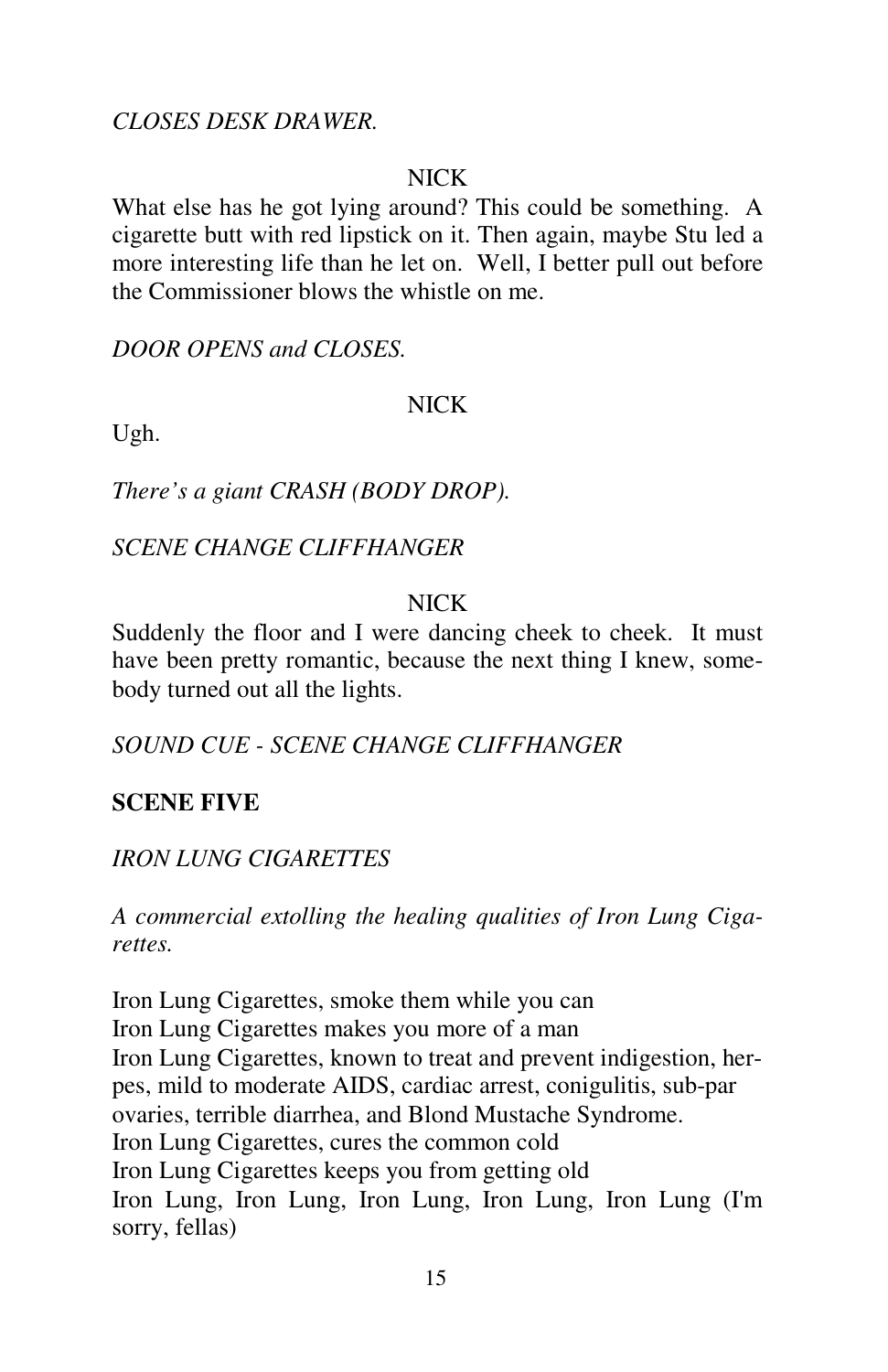## **SCENE SIX**

#### *QUIRKY*

*Nick has collided with WALLY DONKENDILDER, the inventor who works in the office next door. Wally has a throat-y, dopey sounding voice.* 

## NICK

Enveloped in a thick fog, I began to wonder who told Joe Di-Maggio he could hold batting practice inside my head. As the fog slowly lifted, I could see some big galoot standing over me. I took a deep breath as I waited for him to put me back to sleep.

### WALLY<sub></sub>

Oh, I'm terribly sorry. I didn't mean to knock you over. Are you all right?

## NICK

What are you, an anvil in sheep's clothing?

#### WALLY

(*laughing*)

Oh-ho! An anvil in sheep's clothing! You- Here, let me help you. Up-sie daisy!

## NICK

Thank you kindly. *(Grunts as he stands.)* Say, do you work in this office right next door to Stu LaRue's?

#### WALLY

Why yes, I do. Very sad. Very sad, indeed.

#### NICK

Mind if I ask you a couple questions?

## WALLY

Not at all.

#### NICK

Did you know him very well? Stu LaRue?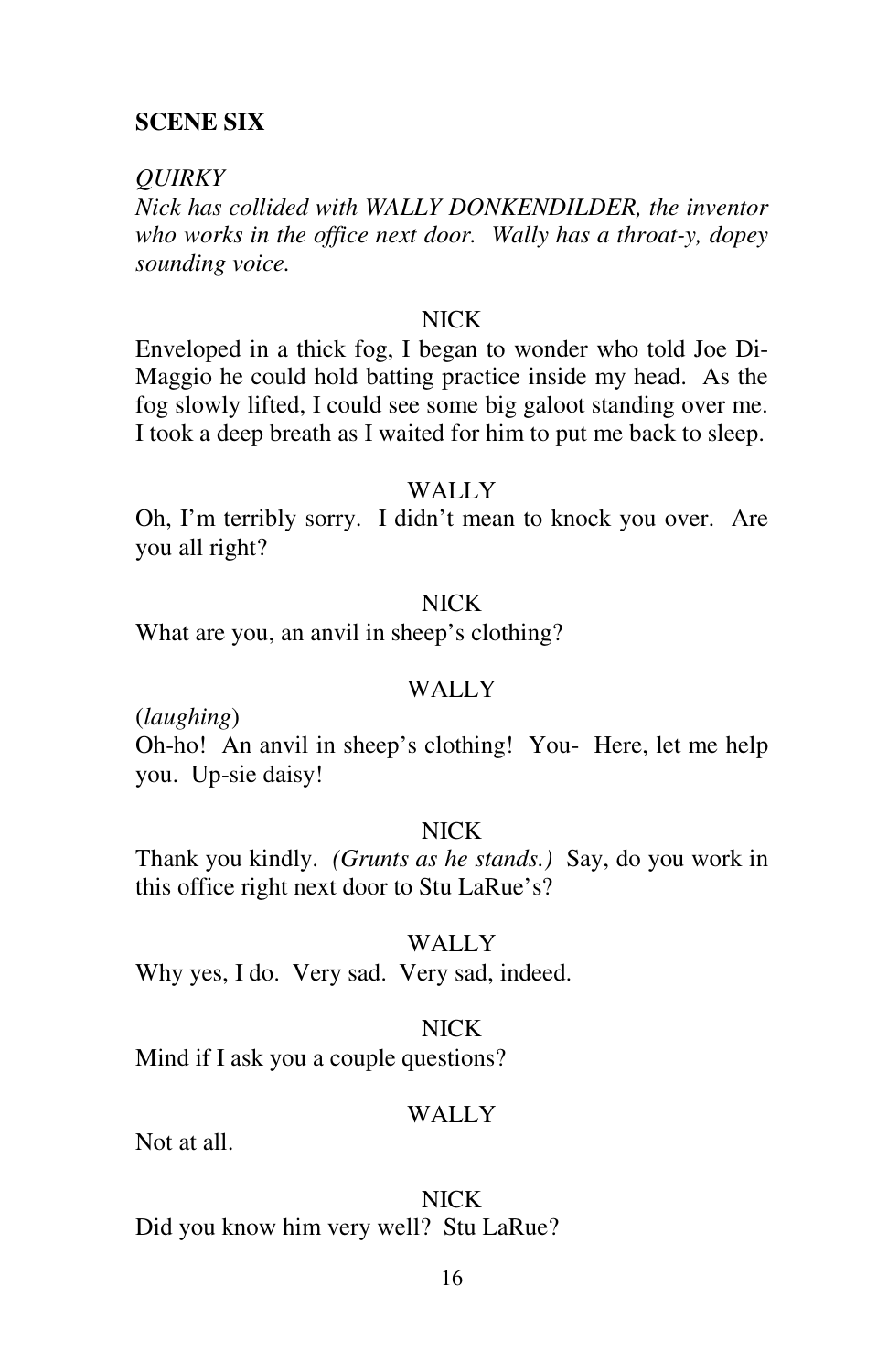#### WALLY

Nope.

# NICK

Really? And he worked right in the next office? You never bumped into him like this?

#### WALLY

Not like this. No way.

## NICK

Never ate lunch together.

## WALLY<sub></sub>

Can't say that we did.

## NICK

Ever just stop and say hello?

# WALLY

No, sir. Never.

## NICK

So, I'm guessing he never dipped his fountain pen in your inkwell.

# WALLY

Well, I did do that. It's just that his is so much deeper than mine. Wait... Are we talking about the same thing?

## NICK

Never mind. Say, I didn't catch your name. I'm Detective McKittrick.

## WALLY

Wally.

# NICK

Wally...?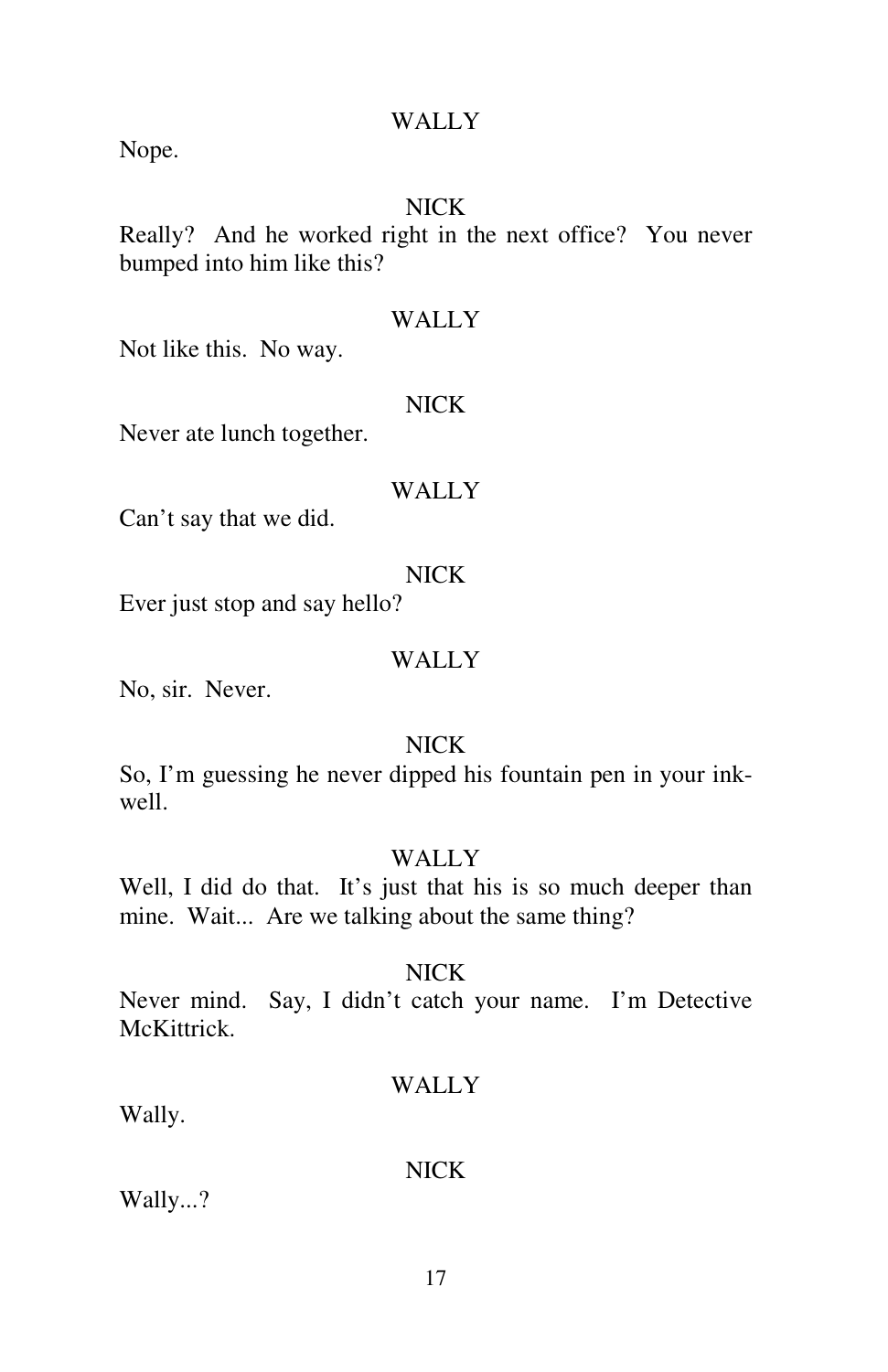#### WALLY<sub></sub>

Wally Donkendilder.

## NICK

Wally what-you-say?

# WALLY

Donkendilder. D-O-N-K-E-N-D-I-L-D-E-R. Donkendilder.

#### NICK

Huh. Well, good-bye, mister...

#### WALLY

Wally. Wally's fine.

#### NICK

See you around, Wally.

WALLY

Good-bye, detective. Doh dee doh dee doh...

## NICK

What a dumb ass.

*SOUND CUE - SCENE CHANGE SHORT* 

## **SCENE SEVEN**

#### NICK

What is proof? How can you tell if you're discovering evidence and not just accidents? Sometimes a cigar is just a cigar, and sometimes a cigar is soaked in the vaginal secretions of a White House intern. You can never be sure which until that cigar is right under your nose. With that in mind, I left the Whatchamagadget International Building to sniff out the truth.

*Nick walks out of the Whatchamagadget International Building. CARS whiz by on the busy street. He spots LUCIFER MUR-DORE opening a limousine door. Out steps Fanny LaRue.*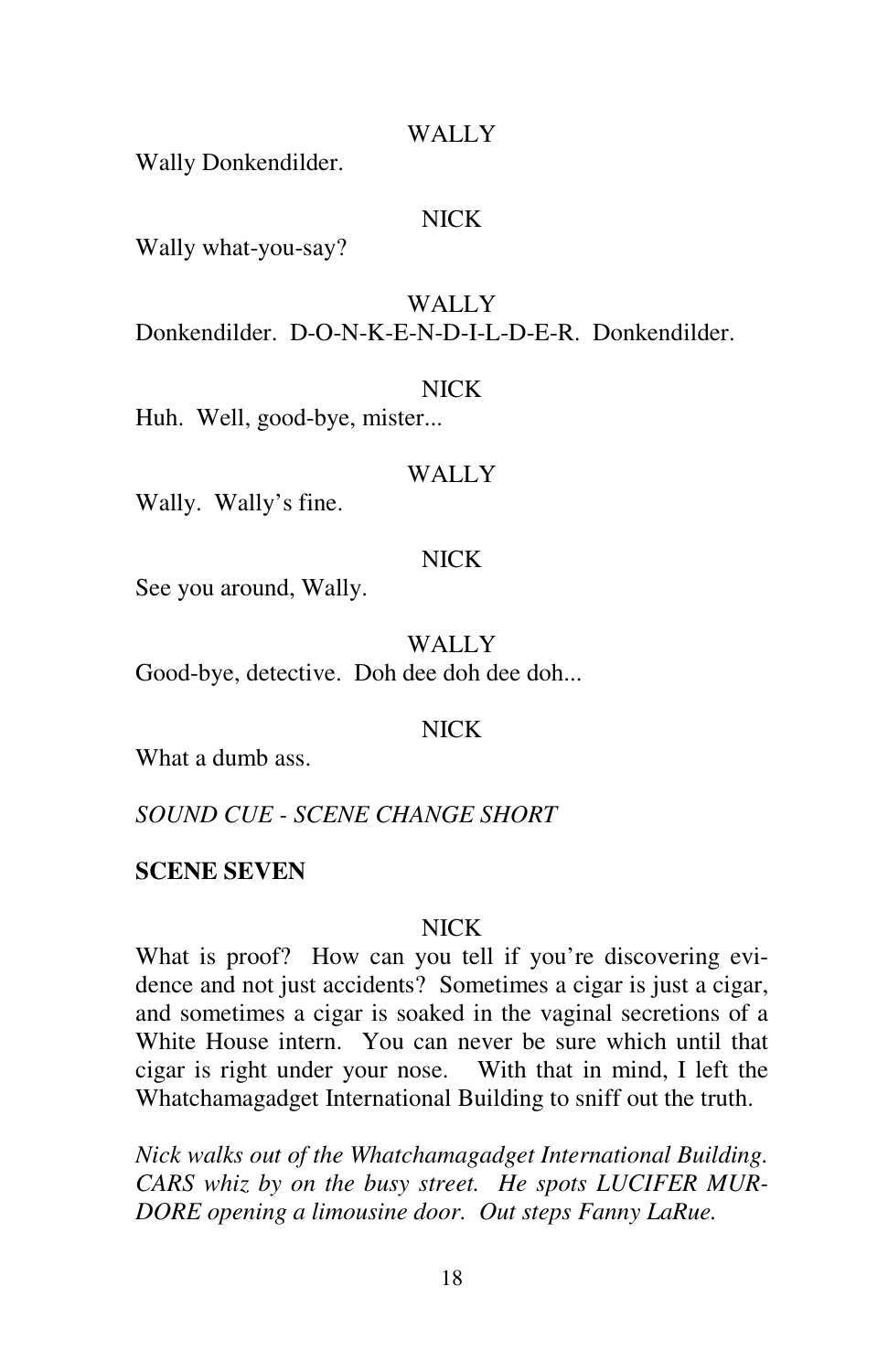## *SOUND CUE - URBAN CITY SOUNDS*

## NICK

Well, how do you like that? If it isn't Fanny LaRue getting out of either the world's longest limousine or the world's shortest steam engine. And who's that creep she's got with her?

#### *LUCIFER SLOBBERS SOFTLY.*

## NICK

Hello, doll. That's a nice hat you've got on. I bet it would look great bobbing in front of my belt buckle.

### FANNY

And that's a lovely eye you have in your left socket. I bet it would look even better skewered on heel of my right shoe.

#### **NICK**

Touché.

## FANNY

Well, detective, I'm happy to see you've gotten to work so quickly. Any news?

#### NICK

Not really. Still connecting the dots. Who's your boyfriend? Or is that your pet gremlin?

*LUCIFER SLOBBERS LOUDER.* 

#### FANNY

Who, him? That's Lucifer Murdore, my manservant. Oh, Lucifer! Come meet Detective McKittrick.

#### NICK

Words fail me when I try to describe the horror that is Lucifer Murdore, but since this is radio, I'm going to give it my best shot. The first word that comes to mind is "misshapen". The second is "oozing". Then comes "monster" and "right of out my worst nightmare". Oh, god. I think I'm going to be sick.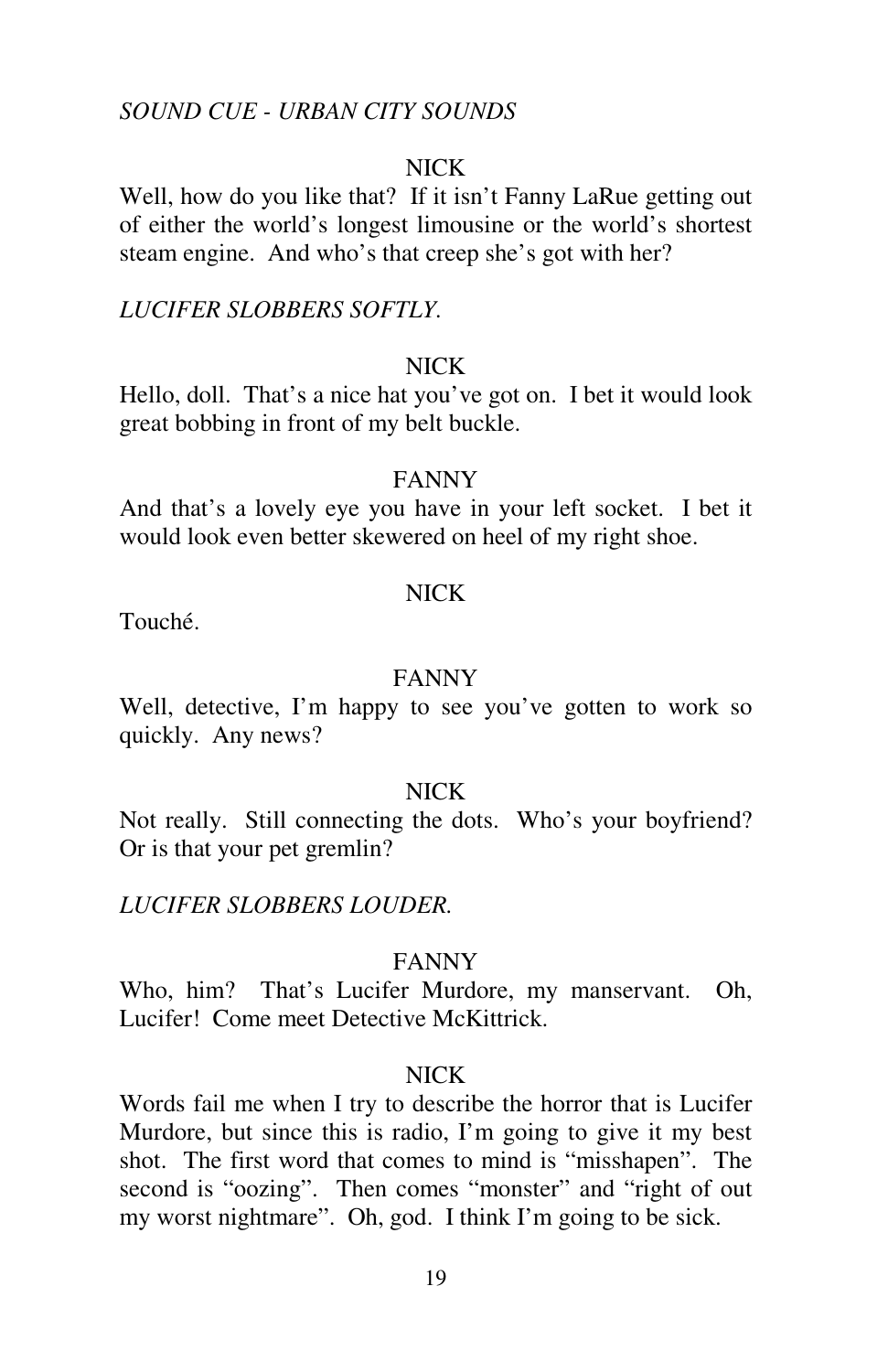#### *Nick DRY HEAVES.*

## FANNY

A. I can hear you. B. Get a hold of yourself.

*Lucifer SHUFFLES over to them. He speaks with a creepy, slurping lisp.* 

#### FANNY

Oh, Lucifer, it looks like someone needs his slobber-chief! I'll just mop that up for you.

*SLOBBERING DROOL SOUND.* 

#### FANNY

Now, go on, introduce yourself.

## LUCIFER

Hello, Mr. McKittrick. It's a pleasure to make your acquaintance.

#### NICK

Ugh, holy God, shouldn't he be restrained or something? *(shudders)*

#### **LUCIFER**

Excuse me?

#### FANNY

Oh, Lucifer, he's only pulling your leg. Now, Mr. McKittrick, please- Have you found anything?

## NICK

I'm not sure yet. I spoke to Wally Donkendilder.

#### FANNY

Was he of any help?

# NICK

Sadly, no. He was about as useful as a fishnet condom.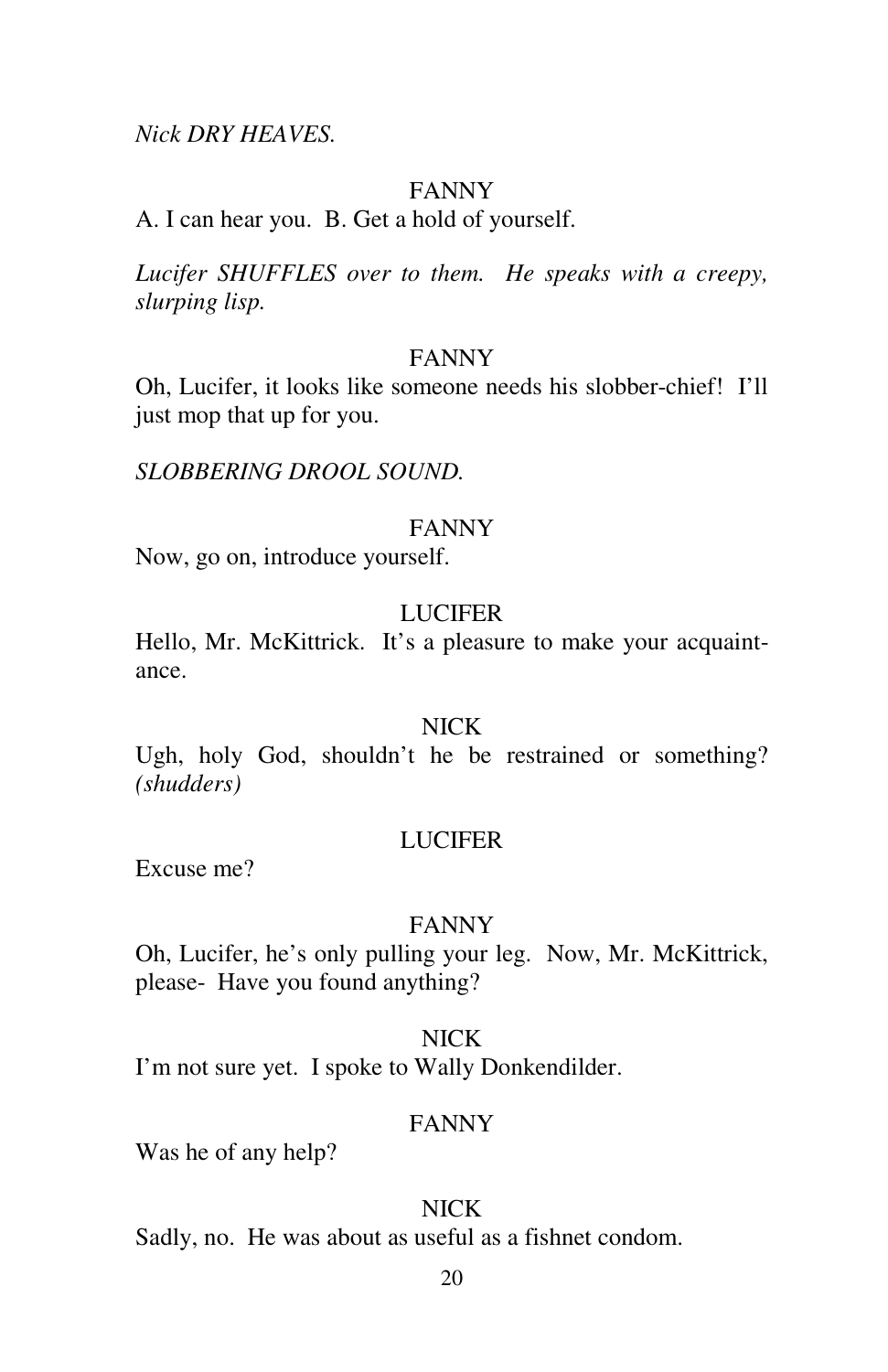## FANNY

Have you spoken with Stu's secretary?

# NICK

Secretary? Nobody mentioned he had a secretary.

## FANNY

Why, yes. Betty Buttons.

## NICK

Betty Buttons, eh?

FANNY I think you ought go pay her a visit.

# NICK

Something tells me I ought go pay her a visit.

#### FANNY

Yes. It was me.

## NICK

No, I don't think so.

#### FANNY

I just said it just now.

### NICK

Nope. Not ringing a bell.

### FANNY

Two seconds ago, I said you ought go pay her a visit.

# NICK

You're mistaken.

#### FANNY

And you're losing your marbles!